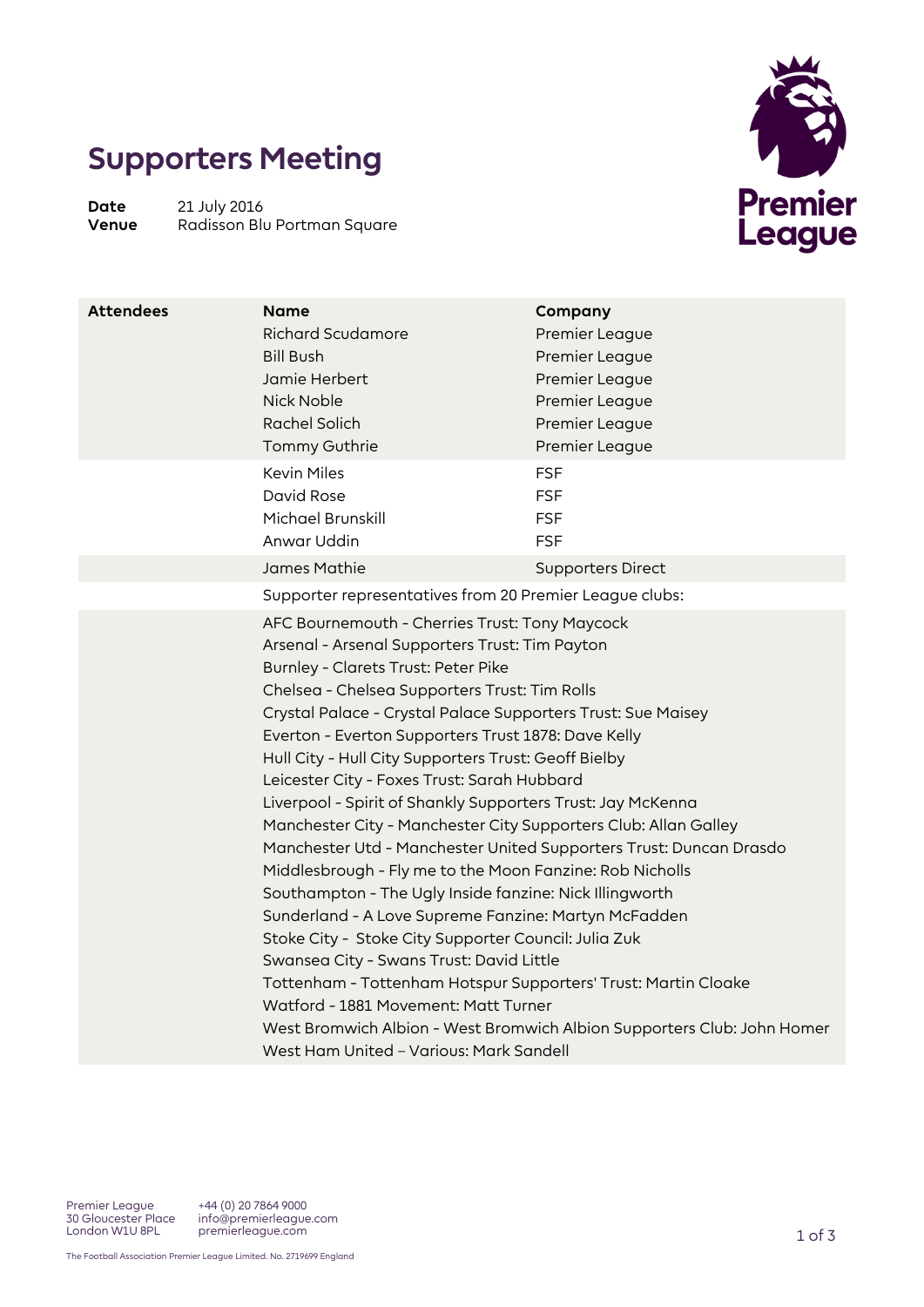|    | <b>Points</b>                              | <b>Notes</b>                                                                                                                                                                                                                                                                                                                                                                                                                                                                                                                                                                                                                                                                                                                                                                                                                         |
|----|--------------------------------------------|--------------------------------------------------------------------------------------------------------------------------------------------------------------------------------------------------------------------------------------------------------------------------------------------------------------------------------------------------------------------------------------------------------------------------------------------------------------------------------------------------------------------------------------------------------------------------------------------------------------------------------------------------------------------------------------------------------------------------------------------------------------------------------------------------------------------------------------|
| 1. | <b>Structured Dialogue</b>                 | Premier League confirmed:<br>PL pleased to commit to Expert Working Group recommendation<br>to meet twice a year and look forward to developing still further<br>positive relationship with FSF, SD and fan groups.<br>Head of Supporter Services will be replaced in coming months.<br>Fan queries in the meantime will continued to be handled by<br>Supporter Services Executives Tommy Guthrie and Rachel Solich.<br>Bill Bush also available.<br>PL will finalise review of current club practice in relation to<br>dialogue with fans. This will be discussed at PL & club SLO meeting<br>in mid-Sept, then shared with fan groups.<br>A smaller working group will be established towards the end of<br>Sept. to allow fan input into structured dialogue best practice<br>going forward. Tommy Guthrie to arrange logistics. |
| 2. | Away ticket prices                         | Premier League confirmed:<br>No major changes to ticketing Rules, other than the removal of<br>$\bullet$<br>'comparable accommodation', which relates directly to the<br>introduction of Away Price Cap.<br>Away Price Cap does not include set maximums for concessions.<br>Clubs must continue to offer concessions, and have indicated they<br>will broadly look to do so in line with ratios used in previous<br>season.<br>An agreement is expected to be passed at Sept. shareholders<br>$\bullet$<br>meeting, leading to a Rule specifying the away fans area of the<br>stadium must include a 'pitchside' location.                                                                                                                                                                                                          |
| 3. | Kick-off times                             | Premier League confirmed:<br>Fixtures planning logistics are considered carefully, with the<br>second half of the season more complicated due to European<br>and FA commitments.<br>PL try to schedule weekend games wherever possible to<br>$\bullet$<br>minimise midweek travel. Of 3 midweek rounds, it has been<br>possible to produce 2 sets of favourable fixtures, but PL<br>concedes Dec. round is not ideal.<br>PL to share key information from current broadcast agreement,<br>$\bullet$<br>relating to fixture scheduling.<br>Many clubs will continue to offer strategic ASI type travel offers.<br>$\bullet$<br>Fans should lobby clubs for offers and promotions they feel<br>would be of maximum benefit to club and fans.                                                                                           |
| 4. | Safe standing                              | Premier League confirmed:<br>Clubs have never raised the issue of rail seating formally at<br>$\bullet$<br>Shareholders meetings. If there is club interest, Richard Scudamore<br>will give consideration to the possibility of discussing rail seating<br>compatibility with current safety legislation.                                                                                                                                                                                                                                                                                                                                                                                                                                                                                                                            |
| 5. | Independent<br>Football<br>Ombudsman (IFO) | Premier League confirmed:<br>Bill Bush would give consideration to supporting a review of terms<br>of reference - including the length of term for the Ombudsman<br>and the recruitment of the Panel. Matter will be discussed initially<br>with other football bodies. (FA and EFL)                                                                                                                                                                                                                                                                                                                                                                                                                                                                                                                                                 |